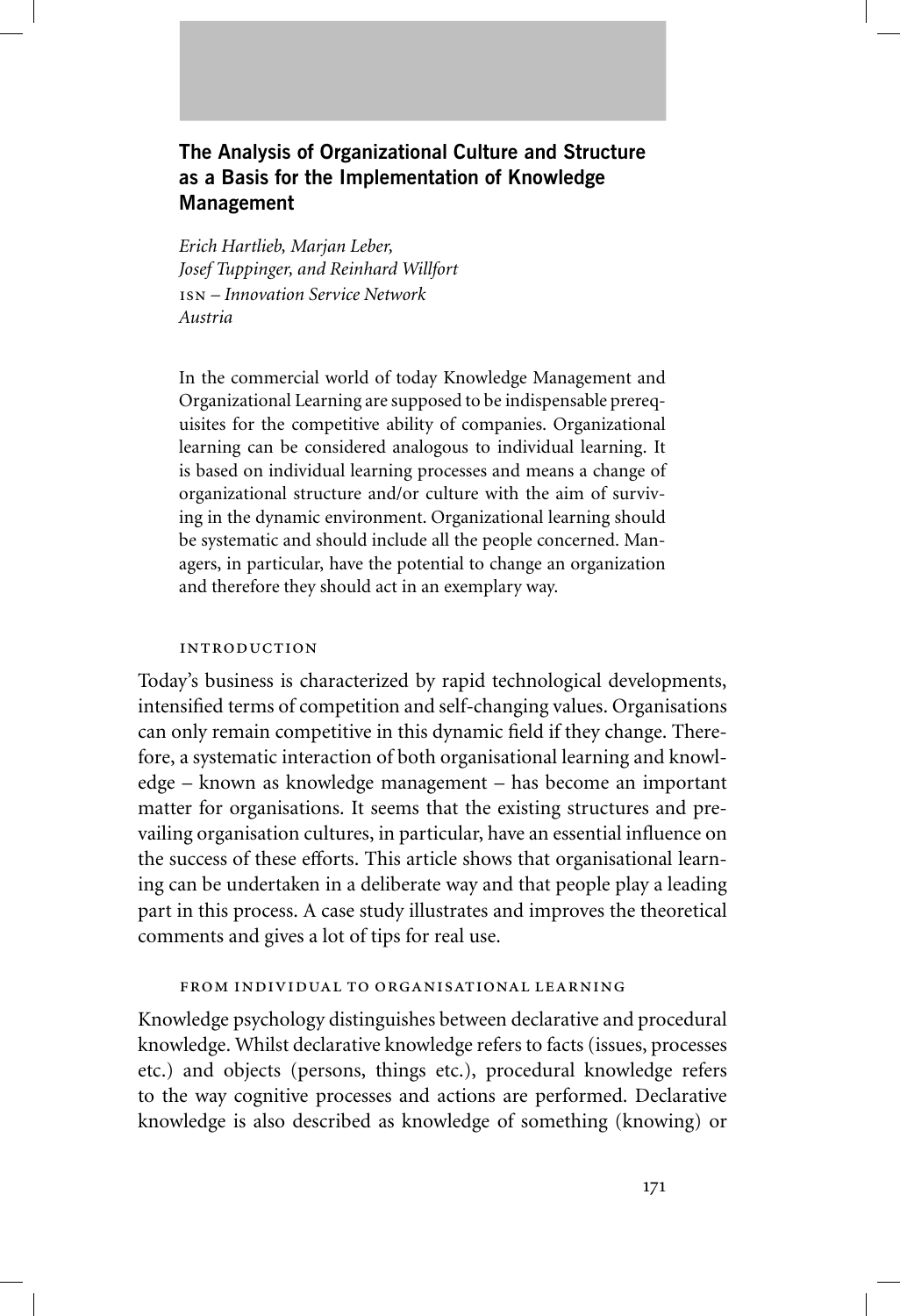

172

 $\Box$  Human  $\Box$  Organisation

FIGURE 1 Human/organisational learning model

'know-what'. Procedural knowledge is also described as process knowledge or 'know-how'.

Procedural learning involves the perception of stimuli and the initiation of appropriate behaviour (action). The analysis of prior experiences (contextual placement) and the development of behavioural guidelines (cognitive association) are known as declarative learning. However, this dichotomy should not be misinterpreted. Both levels of learning (and types of knowledge) are in fact activated by the learning process and interact with it, even if one of them assumes a more prominent role.

A human learning model (fig. 1) shows the learning process as a fourphase cycle, with different types of knowledge created in each phase. This new knowledge is the starting point and an object of the next learning activity.

A comparison of the analogies between humans and organisations shows organisational structure as a procedural element and organisational culture as a declarative element in organisations. These analogies are based on the following assumptions:

- People use procedural knowledge (know-how) to interact with their environment through action. In comparison, organisations use appropriate structures (procedures, processes) to generate activities and interact with their environment.
- Declarative knowledge (know-what) is the starting point for proce-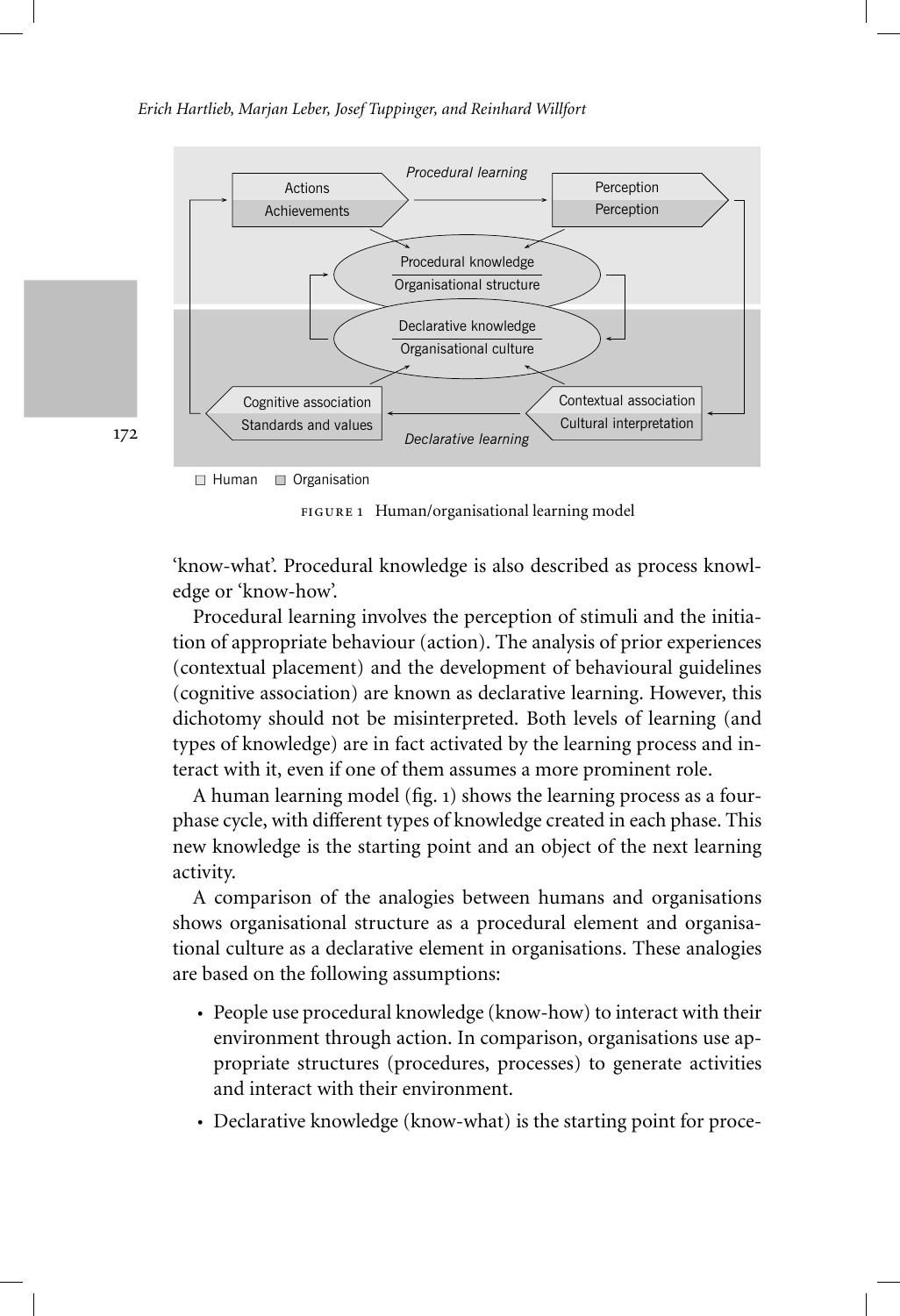dural knowledge and any subsequent actions taken by people. Correspondingly, culture can be described as the declarative knowledge of an organisation, since it provides the meaning and guidelines for behaviour and thus forms the basis of all actions.

Consequently, the organisational and the human learning processes follow comparable phases, whereby any changes in the organisational structure can be seen as procedural learning and changes in culture as declarative learning. Although it is possible that one particular learning process will assume a more prominent role, in practice they will always interact.

Individual learning processes form the starting point for organisational learning. It is individual learning that provides the impetus for organisational change. The implementation of such a change also requires individual learning processes, which can involve all members of the organisation or smaller groups, depending on the scope of the actual change.

### ORGANISATIONAL LEARNING: PROCEDURE

A general, three-step (analysis, design and development) sequential model can be applied to organisational learning. Once the impetus for organisational learning has been given, i. e. a need for organisational change recognised in reactions from the environment, the analysis phase can begin. In this phase, goals should be defined and the actual situation (structure and/or culture) should be established and processed.

Any research methods used will depend strongly on the resources available and should consider content, human resources and economic factors. Questionnaires are a quick and easy way of establishing a general picture of the current climate, whilst semi-standardised interviews take a more detailed look at the interviewee's individual situation. Observation methods are used primarily to support and/or verify other research methods.

The next stage in the design process is to define a desired target situation, compare it with the actual situation and derive appropriate interventions from the results of this comparison. An appropriate strategy should now be defined to address these shortfalls. This will depend on the degree of deviation between the target and the actual situations and the urgency of any identified issues.

The process then moves into the development stage, where any proposed interventions are implemented, i. e. suitable measures are devel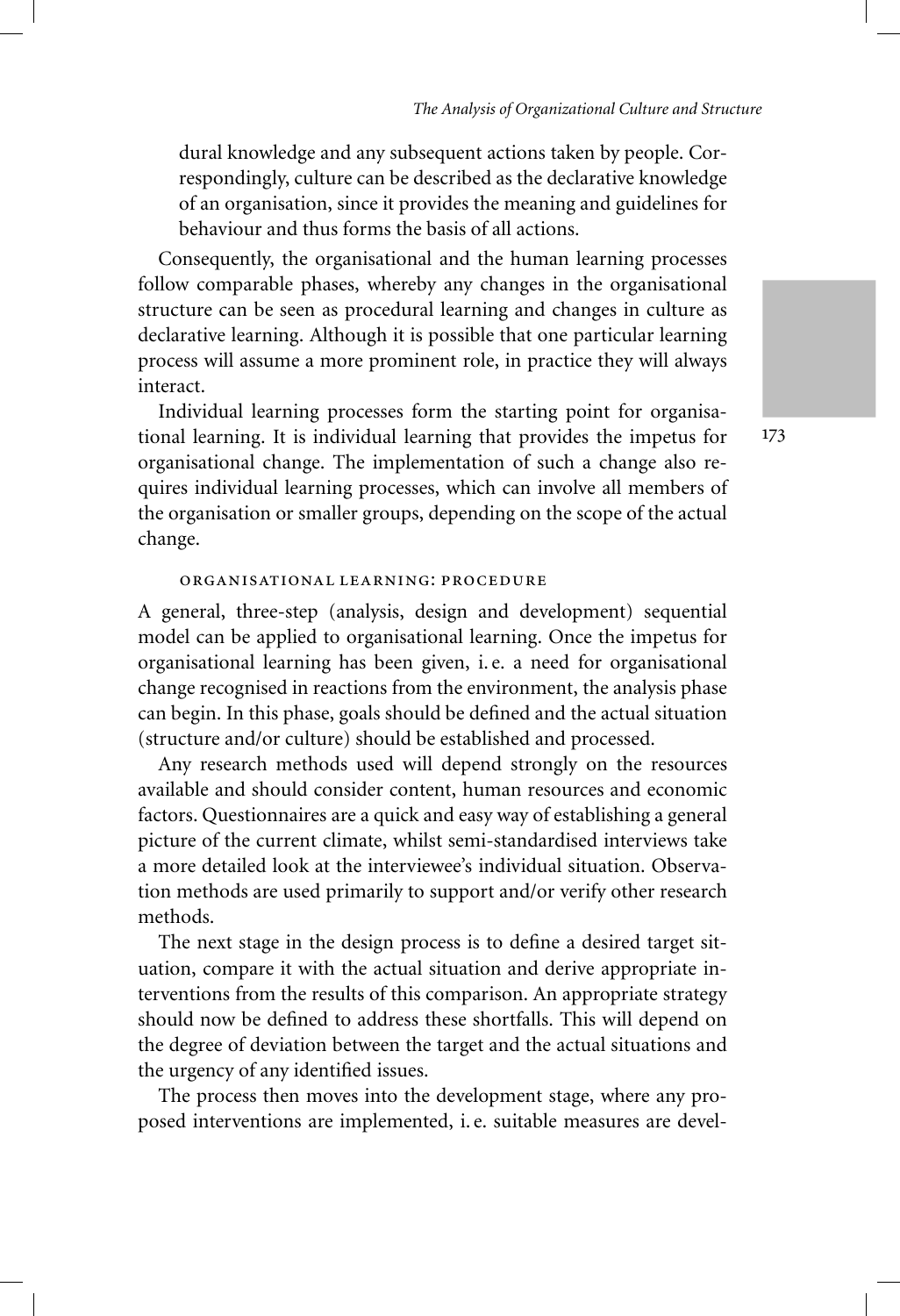oped, introduced and evaluated to ascertain how effective they have been in reaching the goals set.

The following dimensions and their characteristics can be used as the basis for the analysis and design of the organisational structure:

- Specialisation (specialised–generalised)
- Coordination (impersonal–personal)
- Configuration (hierarchical–heterarchical)
- Delegation of decisions (centralised–decentralised)
- Formalisation (bureaucratic–unbureaucratic)

According to Edgar Schein the analysis and design of the organisational culture can be based on elements of corporate culture. These include views on and attitudes to:

- Environment (threat–opportunity)
- Reality (facts–creativity)
- Human nature (independent–dependent)
- Human action (control–trust)
- Interpersonal relationships (competition–cooperation)

Graphical representations are an excellent way of presenting the results of the situational analysis and/or a target/actual comparison since managers often think and act 'in numbers' and show greater interest in dealing with any shortfalls presented to them in this form. Due to their communication capabilities and greater knowledge, managers were given the role of opinion leaders and upholders of the organisational culture, which is essential for an effective and efficient change in the organization.

# CASE STUDY: AUTOMOTIVE INDUSTRY

This case study describes the application of the model in an automotive enterprise. The observed organization has been focusing on knowledge management for years. A project team was established to institutionalise this topic in the organisation. The team started some small pilot projects. Their first experiences showed that the members of the organization were not very willing to cooperate. This condition could be due to several points:

• low acceptance of 'foreign' knowledge (the so-called 'not invented here' syndrome),

174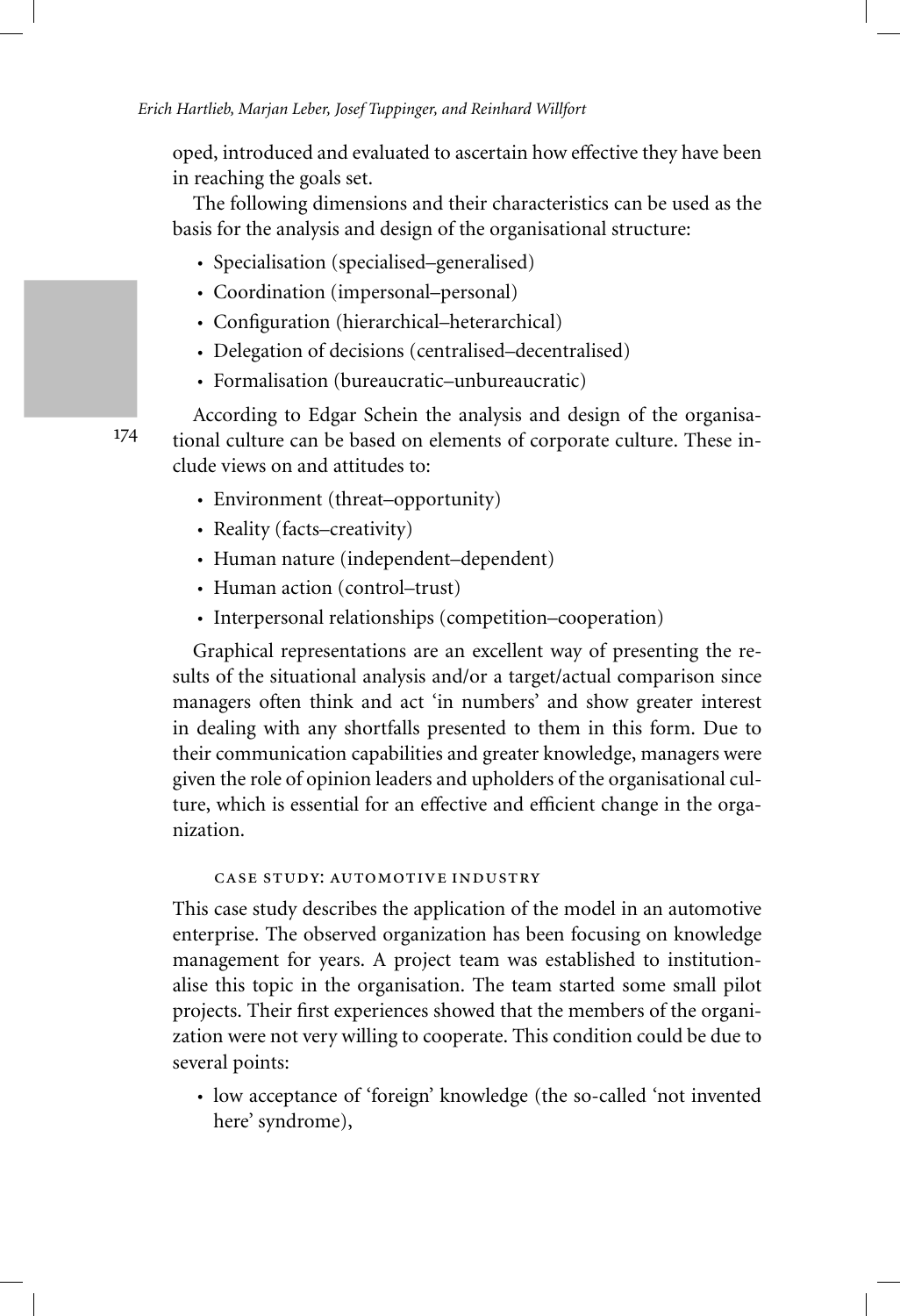- lack of consciousness of the importance of the member's own knowledge for the organisation,
- little identification with work and lack of motivation for the realization of ideas,
- the necessary technical facilities ( $18x$  technology) were not available and/or used incorrectly.

As in many knowledge management projects, some symptoms could be traced back to organisational culture. To ensure that future efforts in the area of knowledge management were more effective, the team first decided to analyse the culture and introduce appropriate measures for a knowledge management-oriented culture. The tasks defined for this project were therefore:

175

- To describe and evaluate the organisational culture
- To point out problems and weaknesses
- To derive and conceive measures

The superordinated goal of this project was to increase the acceptance of knowledge management and intensify the willingness to cooperate with this area. The approach used in this project was similar to the general procedural model.

### *Culture Analysis*

The partial goals of the analysis were to describe and prepare the current culture using 'justifiable' resources.

The following methods were used to describe the current culture:

- Written questioning questionnaire
- Verbal questioning interview
- Participation observation

The description of the current culture was made according to the model based on basic underlying assumptions. The questionnaire was used because of its advantages (little time required and low costs) and because the team wanted to get a general impression of the mood in the company as quickly as possible. The questionnaires were distributed personally by the heads of the departments, and a very good return ratio from approximately 40% was reached.

The verbal questioning took place in the form of half-standardised interviews with 7 executives and 15 employees (heads of departments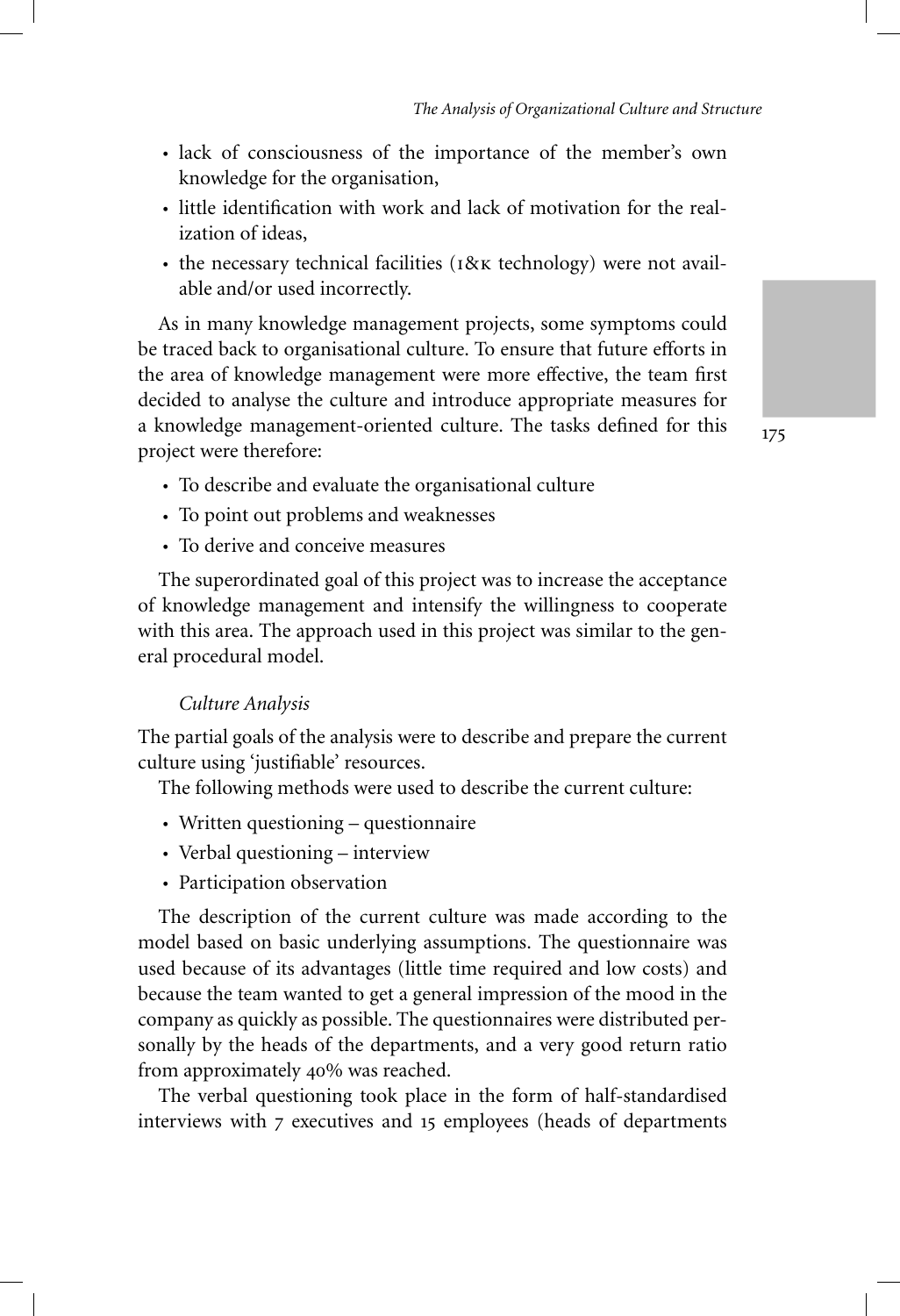|  |  |  | TABLE 1 Interview guidelines for culture survey (excerpt) |  |  |
|--|--|--|-----------------------------------------------------------|--|--|
|--|--|--|-----------------------------------------------------------|--|--|

#### *Environment*

- Does the organisation dominate its environment?
- Is the environment considered a challenge for xy?
- Does everyone know the organisation's goals?
- Are the goals clear, and do they match the organisational environment?

*Reality (truth, time and space)*

- Are tried and tested solutions preferred to new (creative) ones?
- Will consideration be given to external solutions or only to internal possibilities?
- What is the general approach to time? Is the focus more on the past, the present or the future?
- Is there enough time for asking/answering questions?
- Is there sufficient opportunity/space for informal knowledge transfer?

### *Human nature*

- Who makes decisions? How are decisions made? Are people allowed to take decisions?
- How is work/performance checked? (Self-assessment, trust, milestones etc.)
- How does the organisation approach responsibility? Who has responsibility? Is this consistent throughout the organisation?

#### *Human action*

- Is focus placed more on completing tasks (routine processes) or on active learning
- Does the organisation tolerate mistakes and how does it react to them?
- The relationship between work and pleasure: Totally separate or a way of life?

*Interpersonal relationships*

- Attitude to knowledge sharing: 'knowledge is power' vs. cooperative knowledge exchange?
- What is the relationship among employees? How do they communicate with each other?
- How does interdepartmental communication work?

and groups as well as other opinion leaders). With the use of halfstandardised interviews the team pursued two goals. On the one hand the team wanted to obtain comparative answers, on the other hand it asked specific questions about the individual situation of the interviewee to get more details. Because of their special position within the organisational culture, the executives were asked first. The team wanted to be informed about the project and refer to it in time. Table 1 shows an excerpt from the used interview.

The participation observation served particularly for the support and/or verification of the other inquiry methods. Members of the project team participated in meetings and discussions involving executives and other leading staff. Moreover, the project team spent a lot of time in the

176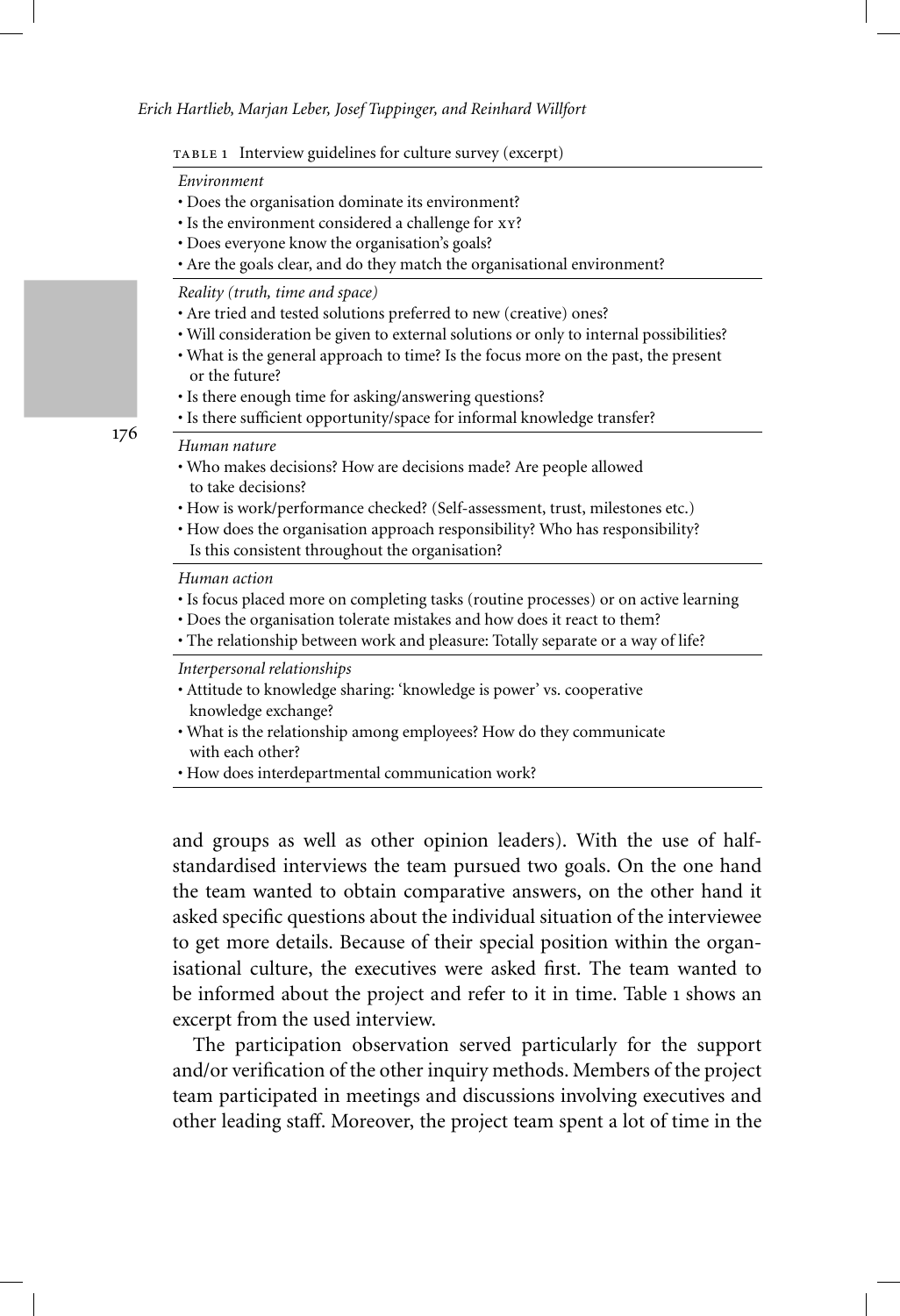

Example of target/actual culture for 'interpersonal relationships'

organisation during the project and so gained a lot of experience with the organisation culture.

# *Culture Design*

The definition of the target culture and the derivation of measures took place in workshops with executives and other opinion leaders. The following section shows the comparison of nominal and actual culture and the derivation of interventions given on the basis of the dimension 'interpersonal relationships' (fig. 2).

By identifying the largest gaps, we could derive measures for all dimensions. As the individual dimensions and/or basic assumptions represent a coherent system, the measures always have an effect on other variables. The extent of this effect could be evaluated in a simple way to determine the most effective measures. Table 2 shows an overview of the improvement suggestions and their effect on the individual dimensions.

A detailed representation of all improvement suggestions cannot be given here and so only some interesting examples are presented.

Info corners should be established as a central meeting place for the employees. Apart from general news and facts about the organisation, the place could also be used as a central location for idea management. This means that suggestions could be delivered and inspected there 177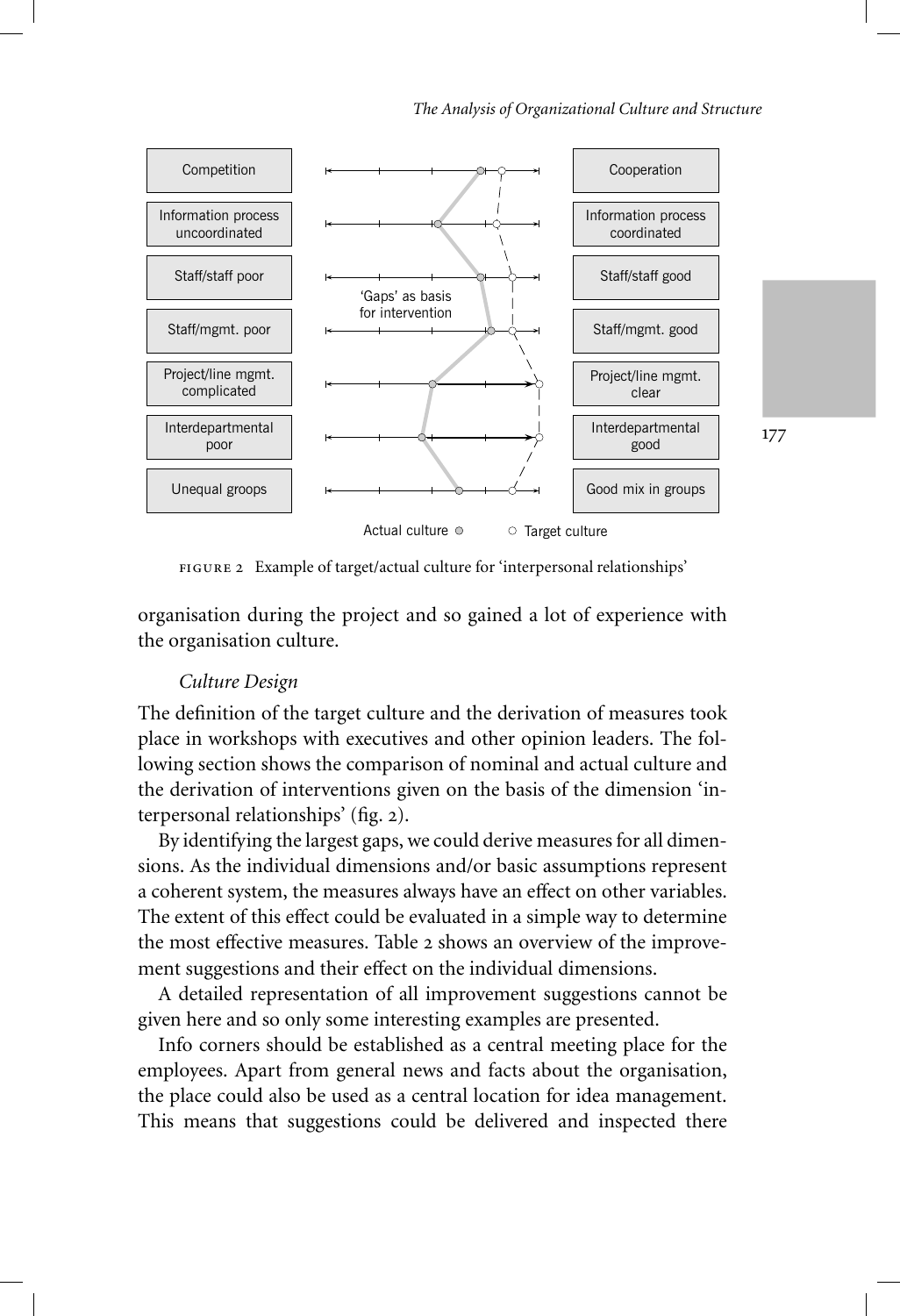|                                       | - . <b>. . . .</b>                                                                      |                   |                   |                         |                         |                |                |                         |                |
|---------------------------------------|-----------------------------------------------------------------------------------------|-------------------|-------------------|-------------------------|-------------------------|----------------|----------------|-------------------------|----------------|
| Suggestions and individual dimensions |                                                                                         | $\left( 1\right)$ | $\left( 2\right)$ | $\left(3\right)$        | (4)                     | (5)            | (6)            | (7)                     | (8)            |
| Environment                           | Methods to communicate<br>organisation's goals (e.g. BSC,<br>autonomous working groups) | 3                 | $\overline{2}$    | $\mathbf{1}$            | 1                       | 3              | $\overline{2}$ | $\overline{2}$          | 14             |
| Time                                  | Time account                                                                            | $\mathbf{o}$      | 1                 | $\mathbf{2}$            | 1                       | $\mathbf{O}$   | $\mathbf{1}$   | $\mathbf{2}$            | 7              |
|                                       | Presentations of projects<br>'knowledge-transfer days'                                  | $\overline{2}$    | 3                 | $\mathbf{2}$            | $\mathbf{2}$            | 1              | $\overline{2}$ | $\overline{\mathbf{3}}$ | 15             |
| Space                                 | Social corners                                                                          | $\mathbf{1}$      | 1                 | 1                       | $\overline{\mathbf{3}}$ | $\mathbf 0$    | 1              | $\overline{2}$          | 9              |
|                                       | Info corners                                                                            | $\mathbf{2}$      | $\overline{2}$    | $\mathbf{2}$            | $\overline{4}$          | $\mathbf{1}$   | $\mathbf{2}$   | $\overline{\mathbf{3}}$ | 16             |
|                                       | Cafeteria                                                                               | 1                 | 1                 | $\mathbf{1}$            | $\overline{2}$          | $\mathbf{O}$   | 3              | 3                       | 11             |
| Human nature                          | Incentive systems                                                                       | $\mathbf{1}$      | $\mathbf{O}$      | $\overline{2}$          | $\mathbf{1}$            | 3              | 3              | $\mathbf{2}$            | 12             |
| Human action                          | Office outings, company events                                                          | $\mathbf{1}$      | $\overline{2}$    | $\overline{2}$          | $\overline{2}$          | $\overline{2}$ | $\overline{2}$ | $\mathbf{2}$            | 13             |
| Interpersonal                         | Daily intranet news                                                                     | 1                 | 1                 | $\mathbf{1}$            | 1                       | $\mathbf{O}$   | $\mathbf{1}$   | $\mathbf{2}$            | $\overline{7}$ |
| relationships                         | Discussion platforms                                                                    | 2                 | $\overline{2}$    | $\overline{2}$          | $\overline{2}$          | $\overline{2}$ | 1              | $\overline{\mathbf{3}}$ | 14             |
|                                       | Incentive tours                                                                         | $\mathbf{o}$      | $\overline{2}$    | $\mathbf{1}$            | $\overline{2}$          | $\mathbf{1}$   | $\overline{2}$ | $\mathbf{2}$            | 10             |
|                                       | Project platforms                                                                       | $\overline{2}$    | $\mathbf{2}$      | $\overline{\mathbf{3}}$ | $\mathbf{1}$            | $\mathbf{2}$   | $\mathbf{1}$   | $\mathbf{2}$            | 13             |
|                                       | Coaching for young fellows                                                              | $\overline{2}$    | $\overline{2}$    | $\mathbf{1}$            | $\overline{2}$          | 3              | $\overline{2}$ | $\mathbf{2}$            | 14             |
|                                       | T-shaped manager                                                                        | $\mathbf{2}$      | 3                 | $\overline{2}$          | $\overline{2}$          | $\overline{2}$ | $\mathbf{1}$   | $\overline{2}$          | 14             |

Overview and scoring of measures

178

Note: Column heads are as follows: (1) Environment; (2) truth; (3) time; (4) space;

(5) human nature; (6) human action; (7) interpersonal relationships; (8) total.

 $o$  – small effect,  $4$  – large effect.

and/or the best ideas presented to encourage the creativity of the employees. Altogether these info corners represent a formal and informal communication centre which can be established and operated with little expense. Other spatial measures (social corners within the open-plan offices, snack corners for non-smokers, cafeterias) should foster informal communication.

A common communication basis for the heads of the departments can be guaranteed by implementing a kind of incentive tour for executives (e. g. one weekend per year) which would focus on the maintenance and development of social and interpersonal relationships. This could be carried top down and department-spreading communication would improve.

A further contribution would be the installation of regular discussion platforms (e. g. monthly) between groups and/or departments. These should not only be established for units which co-operate closely but also for others which cooperate less often. The goal of these moderated